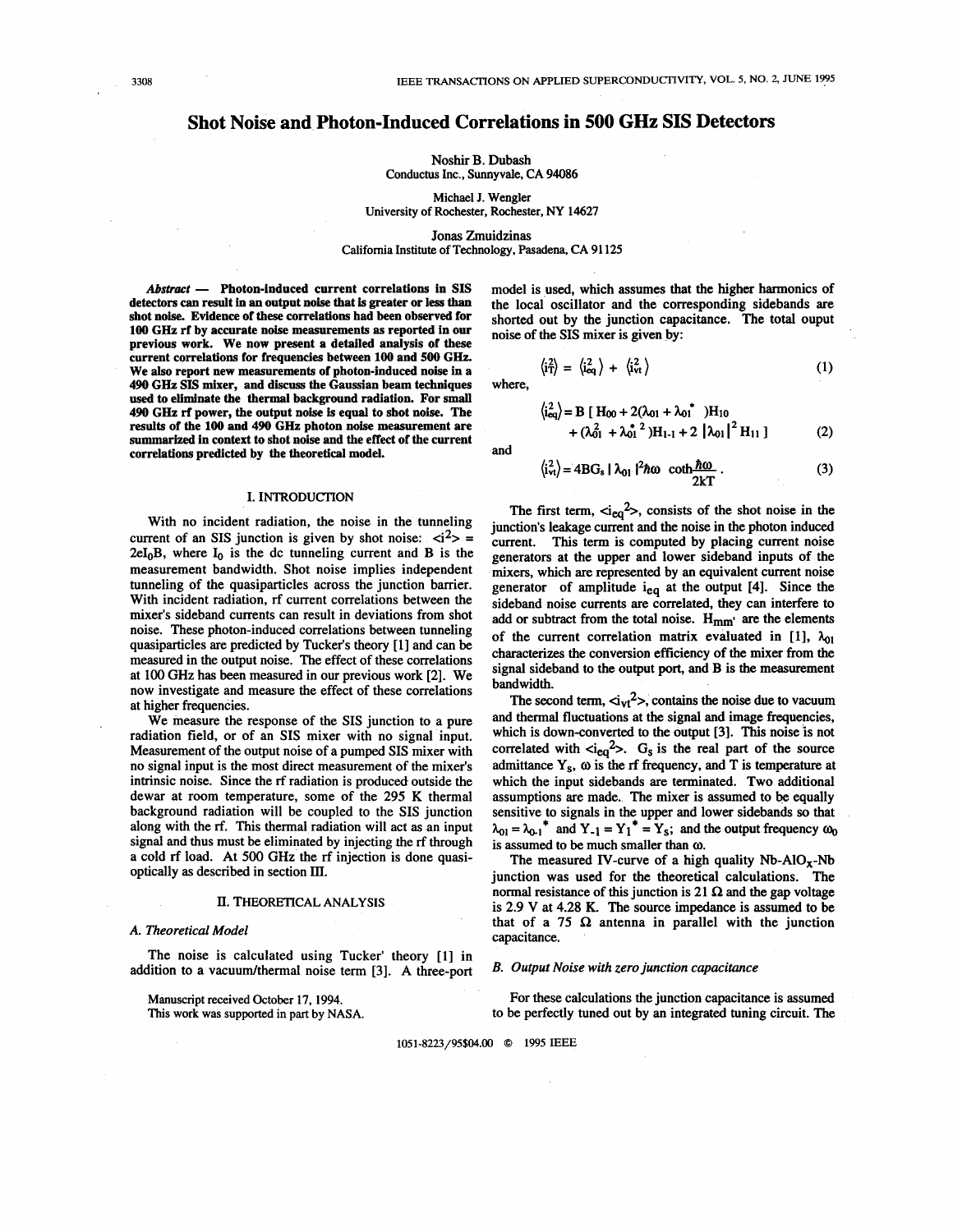

Fig. 1. (a) Output noise **as** a function of the normalized rf voltage across the junction, **as** calculated from equations (1)-(3), and the dc tunneling current I<sub>0</sub>. (b) The current correlation terms shown in equation (3), including the effects of the conversion factor  $\lambda_{01}$ .

The source impedance is then that of a 75  $\Omega$  broadband antenna. The temperature at the input sidebands is taken to be **4.28** K, and the dc bias corresponds to the middle of the first photon step.

The total output noise is calculated using equations (1)-(3) for 500 **GHz** rf and is plotted **as** a function of the normalized rf voltage  $\alpha$  in Fig. 1a.  $\alpha = eV_{\omega}/\hbar\omega$ , where  $V_{\omega}$  is the amplitude of the rf voltage across the junction. The noise is expressed in units of current as  $\langle i^2 \rangle / 2eB$  so that the comparison to shot noise can be made by simply comparing it to the calculated dc tunneling current  $I_0$ . Also plotted in Fig. 1a is the vacuum/thermal contribution to the total noise given by (3).

For small rf voltage  $(\alpha < 0.8)$  the total output noise is predicted to be equal to shot noise, and the contribution from the vacuum/thermal fluctuations at the input is approximately half of the total noise. For larger rf voltages, large deviations from shot noise are predicted due to the increasing effect of the current correlation terms in (2). The four terms in (2) are plotted in Fig.lb along with **Io** for comparison to shot noise. The cross correlation terms including  $H_{01}$  and  $H_{1-1}$  can make negative contributions to the noise, **as** seen in Fig. lb. For

 $\alpha$  < 1.5, the first term BH<sub>00</sub> is found to be exactly equal to shot noise but remaining correlation terms in **(2)** make an overall negative contribution, resulting in a  $\langle \mathbf{a}^2_{eq} \rangle$  that is less than shot noise for small *a.* 

We note that for zero rf power  $(\alpha = 0)$ , the conversion factor  $\lambda_{01} = 0$  and the only non-zero term in the total output noise is  $BH_{00}$  which reduces to shot noise for  $\alpha = 0$ . Thus Tucker's theory implicitly assumes that the noise in the leakage current is pure shot noise. For non-zero  $\alpha$ ,  $H_{00}$ deviates from shot noise as  $\alpha$  and rf frequency increase, as is seen in Fig.lb. This deviation is due to quantum fluctuations.

The total output noise **as** a function of rf voltage is then calculated for the same junction for several rf frequencies between 100 and 500 **GHz.** In each case the junction bias is set to the middle of the first photon step, and the junction capacitance is assumed to be completely tuned at the rf frequency. The results are displayed in Fig. **2.** The total output noise of the **SIS** does not vary much with frequency for  $\alpha \leq 1$ . This is consistent with the output noise temperature of **an SIS** mixer being independent of frequency for small  $\alpha$  [5]. For larger rf power the output noise at the different frequencies is radically different due to the varying effect of the current correlations and the quantum fluctuations.

#### *B. Effect on junction capacitance on the output noise*

We will now investigate the effect of non-zero junction capacitance on the total output noise at **500** and 100 **Ghz, as**  plotted in Figs. 3a and 3b respectively. The dc biases corresponds to the middle of the first photon step, and the junction capacitance is assumed to be in parallel with a  $75 \Omega$ antenna.

For *500* **GHz** rf the total noise is calculated for capacitances ranging from 0 to **100 fF.** The junction capacitance effects the conversion properties and thus determines the effect **of** the current correlation terms. For  $\alpha$  < 0.7 the junction capacitance has almost no effect on the total output noise. As the capacitance increases the total noise approaches  $H_{00}$ , due to the diminishing conversion



Fig. 2. Output noise **as** a function of normalized **r€** voltage for different rf frequencies. In each case the **dc** bias is on the middle of the first photon step and junction capacitance is assumed to be zero.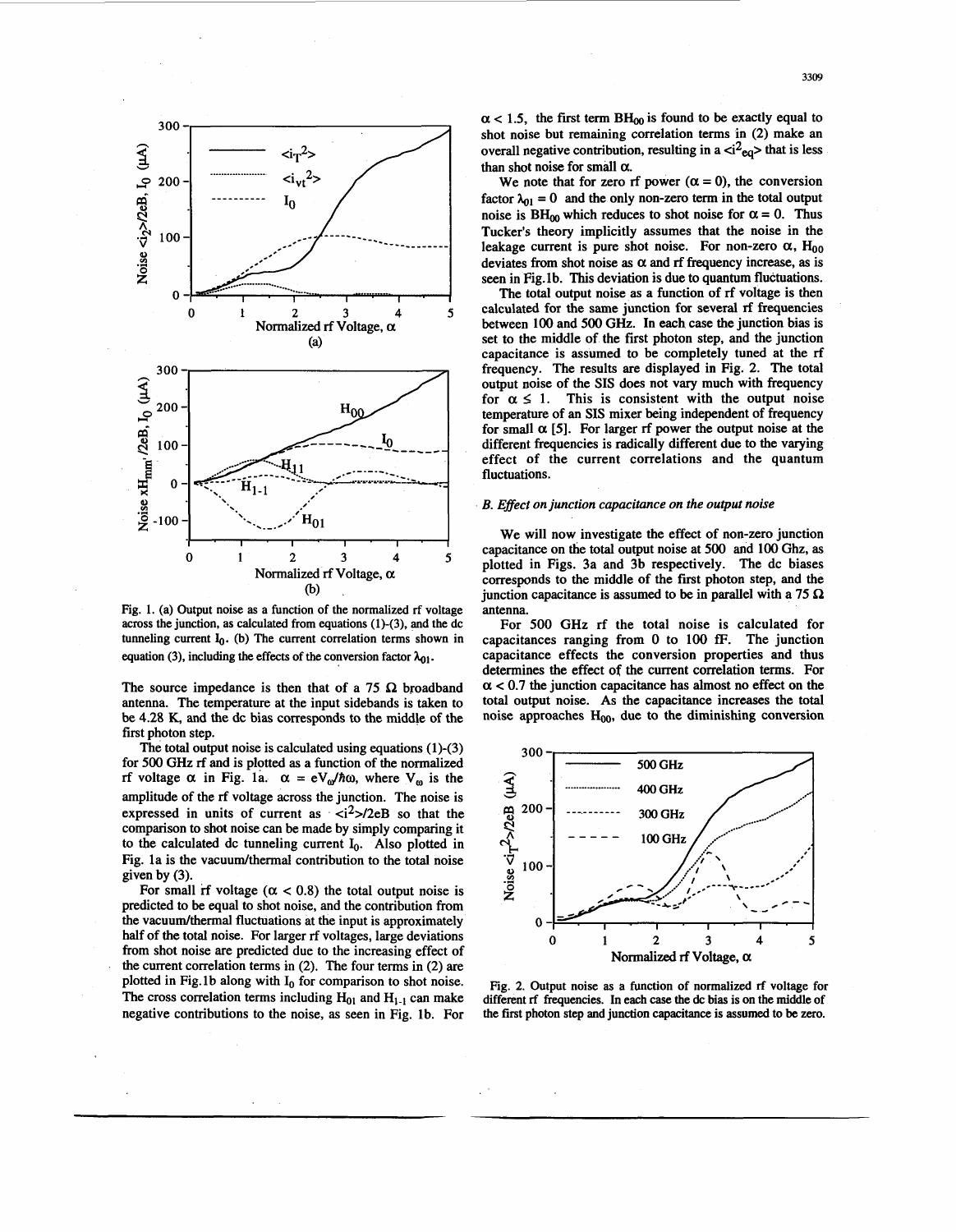![](_page_2_Figure_1.jpeg)

Fig. 3. Calculated output noise **as a** function of normalized rf voltage for (a) **500** GHz and **(b) 100** GHz incident rf, for several values of junction capacitance.

gain. We note that output noise is independent of junction capacitance at rf voltages corresponding to the critical points of the  $I_0(\alpha)$  curve, where  $dI_0/d\alpha = 0$ . This is due to zero current responsivity at these points, which results in zero conversion gain.

For 100 GHz rf, junction capacitances ranging from 0 to 400 fF have little effect on the output noise for  $\alpha < 0.6$ . At larger rf voltages the total noise shows a strong dependence on the junction capacitance which is largely due to the current correlations. As the capacitance increases the total noise approaches shot noise which is equal to  $H_{00}$  at 100 GHz.

## III. EXPERIMENTAL DETAILS

## *A. Junction and Integrated tuning circuit*

The **SIS** mixer circuit used for the 490 GHz noise measurement consists of a 2-junction integrated tuning circuit coupled to the rf via twin slot antennas. Details of the tuning circuits and the twin-slot antenna may be found in [6] and [7]. Each of the Nb-AlO<sub>x</sub>-Nb junctions has an area of  $\sim 3.4 \mu m^2$ , and normal resistance of 5.8  $\Omega$ . The junctions appear in parallel at dc so that the  $R_n$  for the junction circuit is 2.9  $\Omega$ . **This** quasi-optical twin-slot mixer circuit is mounted on the Fig. **4.** Schematic diagram of **rf** injection set-up for **490** GHz

*p,* ' / \_\_\_\_\_\_\_ **25s** *\$0, 0* Quasi-optical beam mismatch is used to eliminate the ----- **>a:;'**  beams are intentionally mismatched so that a very small fraction of the 295 K background radiation is coupled to the antenna. The quartz hemisphere, with the twin slot antenna attached, is surrounded by a 4.2 K absorbent cavity, as shown in Fig. 4. The potter horn of the 490 GHz multiplier produces a gaussian beam which is focused on the SIS antenna through a aperture in the 4.2 K cavity.  $w_1$ ,  $w_2$ , and  $w_3$  represent the Gaussian beam contours corresponding to 1/e of the electric field strength. Most of the antenna's diverging beam is coupled to the 4.2 radiation of the cavity walls. Using the known gaussian beam characteristics of the antenna and oscillator beams, the power coupling coefficient between the two gaussian beams can be calculated [8]. By moving the position of the quartz lens within the physical constraints, a power coupling coefficient  $K_{12}$  between 0.006 and 0.048 can be achieved [9]. For the 490 GHz measurement  $K_{12} = 0.037$ , which implies 11 K of background radiation coupled to the antenna.

## C. 1.5 GHz noise measurement system

The low-noise cryogenic measurement system that is used to measure the 1.5 GHz output noise is described in [2]. This system is capable of accurate measurement of the system noise and gain, and of the reflection coefficient at the **SIS,**  thus providing a calibrated measurement of the available noise power at the **SIS** output. The measured noise temperature of the **1.5** Ghz system for this measurement is 4.35 **K** in a 400 MHz bandwidth. All significant reflection and transmission losses are taken into account in calculating the available power at the mixer output [9]. The estimated measurement error is calculated for each measured **data** point.

## **VI.** MEASUREMENT RESULTS FOR **490** GHz RF

The measurement of output noise **as** a function of the dc voltage bias shows good agreement with the theoretical noise, **as** shown in Fig. 4. The 490 GHz rf power corresponds to

![](_page_2_Figure_15.jpeg)